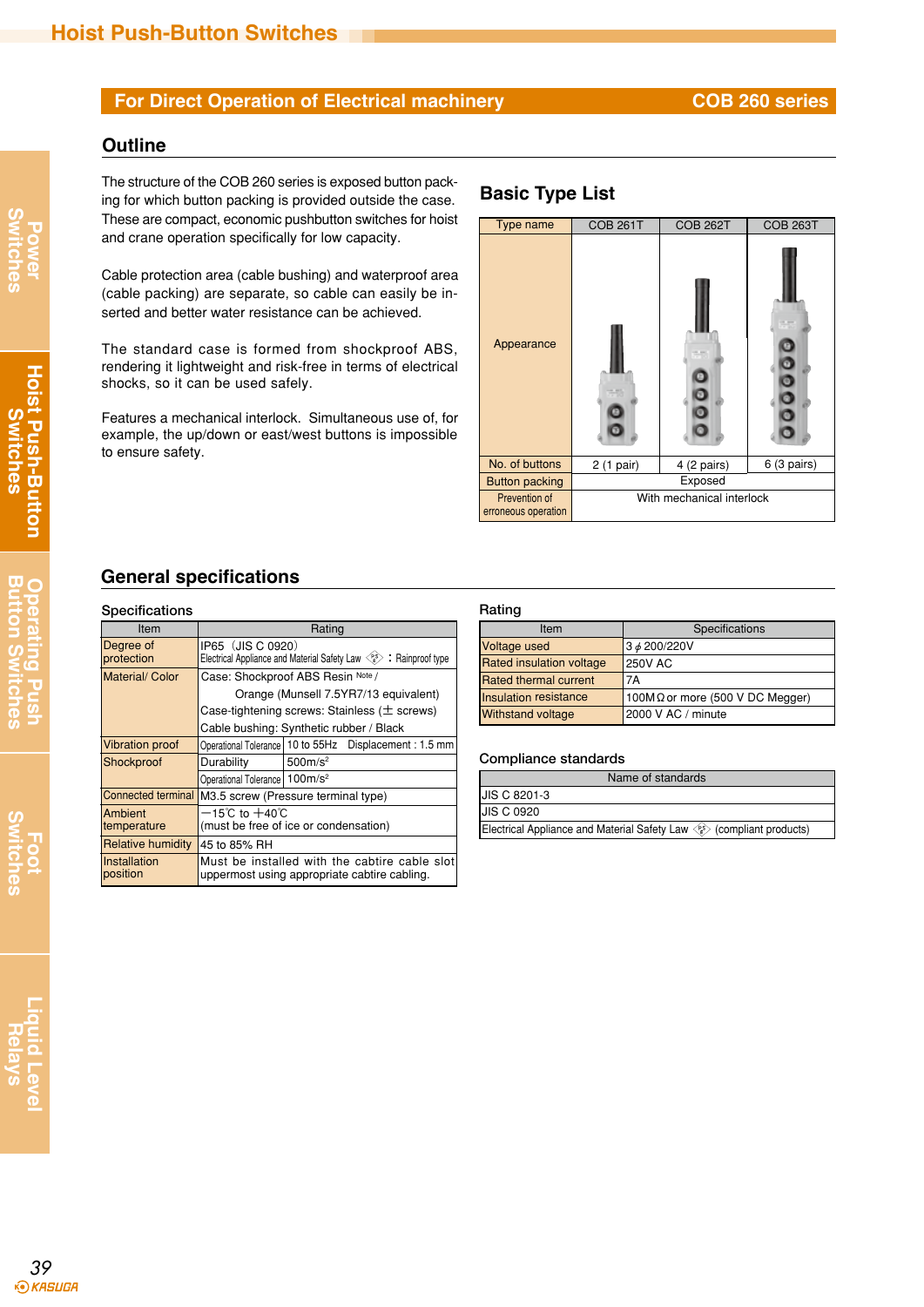## **For Direct Operation of Electrical machinery <b>COB 260 series**

# **Product List**

| No. of    | Type            | Maximum applicable                 | Included cable bushing              | Included marking board             | Contact         | General             |
|-----------|-----------------|------------------------------------|-------------------------------------|------------------------------------|-----------------|---------------------|
| buttons   |                 | electrical machinery               | (Applicable cable                   |                                    | arrangement     | mass <sub>(g)</sub> |
|           |                 | $\vert$ capacity 3 $\phi$ 200/220V | diameter range)                     |                                    |                 |                     |
|           | <b>COB 261T</b> | 1 kW                               | ICOB A2                             | Up. Down                           | 2NO-2NO         | 270                 |
| (1 pair)  |                 |                                    | $(\phi 10.3 \text{ to } \phi 13.5)$ |                                    |                 |                     |
|           | <b>COB 262T</b> | $1$ kW $\times$ 2                  | ICOB B1                             | Up, Down, East, West, South, North | 2NO-2NO-2NO-2NO | 400                 |
| (2 pairs) |                 |                                    | $(\phi 13.3 \text{ to } \phi 16.5)$ |                                    |                 |                     |
| l6        | <b>COB 263T</b> | $1$ kW $\times$ 3                  | ICOB B1                             | Up. Down, East, West, South, North | 2NO-2NO-2NO-    | 520                 |
| (3 pairs) |                 |                                    | $($ $\phi$ 13.3 to $\phi$ 16.5)     |                                    | 2NO-2NO-2NO     |                     |

**Remark :** Tightening up method is adopted to secure the cable within the case for standard products. Steel core attachment board is also available. Please contact our sales clerk for further details.

## **Option**

### **Cable bushing**

It is dangerous to use the standard cable bushing included with this product with inappropriate cabling, as rainwater may easily enter the switch. Please purchase the appropriate cable bushing.

| Cable bushing | Applicable cable           | Packing           | <b>Bush</b>       |
|---------------|----------------------------|-------------------|-------------------|
| type name     | diameter range             | (waterproof area) | (protection area) |
| <b>COB A1</b> | $\phi$ 7.5 to $\phi$ 10.5  | ICC-A1            | $CB-A$            |
| <b>COB A2</b> | $\phi$ 10.3 to $\phi$ 13.5 | CC-A2             |                   |
| <b>COB B1</b> | $\phi$ 13.3 to $\phi$ 16.5 | CC-B1             | $CB-B$            |
| <b>COB B2</b> | $\phi$ 16.3 to $\phi$ 19.5 | CC-B <sub>2</sub> |                   |

**Remark :**

C7 to C19 for COB 60 series can also be used.

### **・How to install the cable bushing**

The cable is fed through the bushing holder, bushing, and packing in that order, and the tightening screw used to secure the bushing holder firmly to the case. Two packings are prepared as a set. Check the cable range displayed on the packing, and separate off the applicable one.

**Reference :** When inserting into the bushing, it is recommended to lubricate the cable and cable slot with wet soap to ease insertion. Do not use lubricating oil, as this may damage the bushing.



### **Button characters**

 $\left(\mathbf{\bar{\pi}}\right)\left(\mathbf{\bar{m}}\right)\left(\mathbf{\bar{\pi}}\right)\left(\mathbf{1}\mathbf{t}\right)$ 

An extensive range of markings boards is available in addition to the markings board included. Characters other than the following can also be produced. Please contact us for further details.

### **Standard markings (Black characters) Special markings (Black characters)**

| 害<br>東<br>辅上<br>美<br>儒<br>南<br>北<br>西                                 | 巻上<br>傈<br>膏<br>低上<br>壹<br>高<br>低                                  |
|-----------------------------------------------------------------------|--------------------------------------------------------------------|
| 右<br>起<br>縮<br>伸<br>逆<br>下降<br>伏<br>正<br>鼻<br>前<br>左<br>後             | 海<br>早<br>先<br>陸<br>同                                              |
| 震源<br>停<br>俳<br>閕<br>閉<br>ON<br>(EAST <sup>)</sup><br>0FF             | 単<br>始<br>出<br><b>OUT</b><br>IN<br>2                               |
| (FOR)<br>(STOP)<br>R<br>(Rev<br><b>NORT</b><br>S<br>WEST<br>W<br>ומאו |                                                                    |
|                                                                       | $\times 1$<br>$\times 2$<br>$*2$<br>※1 Plain red ※2 Red characters |
| Markings sheet (COB60No601)                                           |                                                                    |

| $\left[\frac{1}{2}\right]\left[\frac{1}{2}\right]\left[\frac{1}{2}\right]\left[\frac{1}{2}\right]\left[\frac{1}{2}\right]$ $\left[\frac{1}{2}\right]\left[\frac{1}{2}\right]\left[\frac{1}{2}\right]\left[\frac{1}{2}\right]\left[\frac{1}{2}\right]$                                                                                                                                                                                                                  |
|------------------------------------------------------------------------------------------------------------------------------------------------------------------------------------------------------------------------------------------------------------------------------------------------------------------------------------------------------------------------------------------------------------------------------------------------------------------------|
| $\left[\widehat{\pi}\right]\left[\widehat{\pi}\right]\left[\widehat{\pi}\right]\left[\widehat{\pi}\right]\left[\widehat{\mu}\right]\left[\widehat{\pi}\right]\left[\widehat{\pi}\right]\left[\widehat{\pi}\right]\left[\widehat{\pi}\right]$<br>'吸〕                                                                                                                                                                                                                    |
| $[\frac{1}{2} \cdot \frac{1}{2} \cdot \frac{1}{2} \cdot \frac{1}{2} \cdot \frac{1}{2} \cdot \frac{1}{2} \cdot \frac{1}{2} \cdot \frac{1}{2} \cdot \frac{1}{2} \cdot \frac{1}{2} \cdot \frac{1}{2} \cdot \frac{1}{2} \cdot \frac{1}{2} \cdot \frac{1}{2} \cdot \frac{1}{2} \cdot \frac{1}{2} \cdot \frac{1}{2} \cdot \frac{1}{2} \cdot \frac{1}{2} \cdot \frac{1}{2} \cdot \frac{1}{2} \cdot \frac{1}{2} \cdot \frac{1}{2} \cdot \frac{1}{2} \cdot \frac{1$<br>単<br>(H) |
| $\times 1$<br>$*2$<br>$\times 2$                                                                                                                                                                                                                                                                                                                                                                                                                                       |
| ※1 Plain red ※2 Red characters                                                                                                                                                                                                                                                                                                                                                                                                                                         |



**Foot**<br>Switches **Switches**